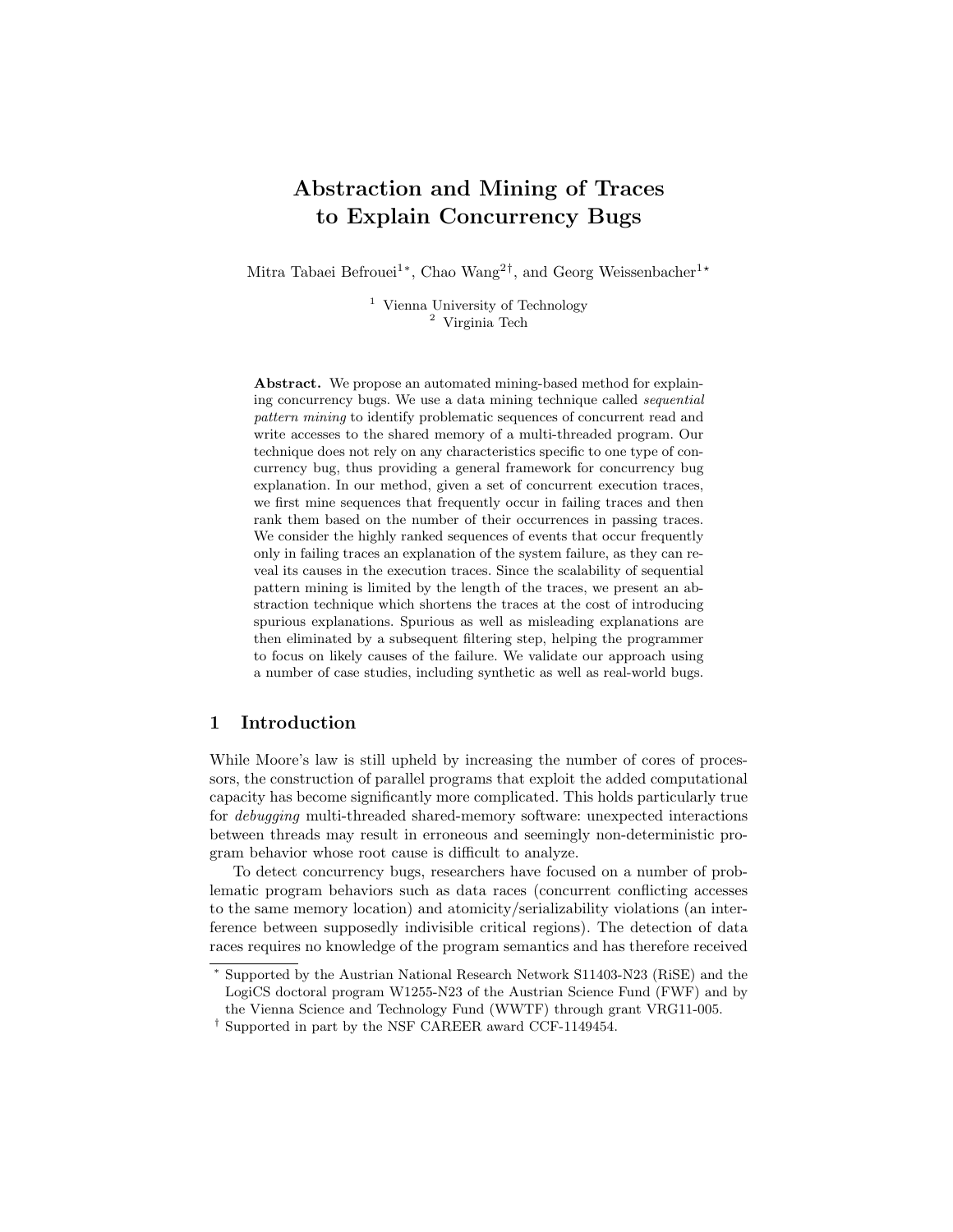ample attention (see Section 5). Freedom from data races, however, is neither a necessary nor a sufficient property to establish the correctness of a concurrent program. In particular, it does not guarantee the absence of atomicity violations, which constitute the predominant class of non-deadlock concurrency bugs [12]. Atomicity violations are inherently tied to the intended granularity of code segments (or operations) of a program. Automated atomicity checking therefore depends on heuristics [25] or atomicity annotations [6] to obtain the boundaries of operations and data objects.

The past two decades have seen numerous tools for the exposure and detection of race conditions  $[22, 16, 4, 5, 3]$ , atomicity or serializability violations  $[6, 6]$ 11, 25, 20], or more general order violations [13, 18]. These techniques have in common that they are geared towards common bug characteristics [12].

We propose a technique to explain concurrency bugs that is oblivious to the nature of the specific bug. We assume that we are given a set of concurrent execution traces, each of which is classified as successful or failed. This is a reasonable assumption, as this is a prerequisite for systematic software testing.

Although the traces of concurrent programs are lengthy sequences of events, only a small subset of these events is typically sufficient to explain an erroneous behavior. In general, these events do not occur consecutively in the execution trace, but rather at an arbitrary distance from each other. Therefore, we use data mining algorithms to isolate ordered sequences of non-contiguous events which occur frequently in the traces. Subsequently, we examine the *differences* between the common behavioral patterns of failing and passing traces (motivated by Lewis' theory of causality and counterfactual reasoning [10]).

Our approach combines ideas from the fields of runtime monitoring [2], abstraction and refinement [1], and sequential pattern mining [14]. It comprises the following three phases:

- We systematically generate execution traces with different interleavings, and record all global operations but not thread-local operations [27], thus requiring only limited observability. We justify our decision to consider only shared accesses in Section 2. The resulting data is partitioned into successful and failed executions.
- Since the resulting traces may contain thousands of operations and events, we present a novel abstraction technique which reduces the length of the traces as well as the number of events by mapping sequences of concrete events to single abstract events. We show in Section 3 that this abstraction step preserves all original behaviors while reducing the number of patterns to consider.
- We use a sequential pattern mining algorithm  $[26, 23]$  to identify sequences of events that frequently occur in failing execution traces. In a subsequent filtering step, we eliminate from the resulting sequences spurious patterns that are an artifact of the abstraction and misleading patterns that do not reflect problematic behaviors. The remaining patterns are then ranked according to their frequency in the passing traces, where patterns occurring in failing traces exclusively are ranked highest.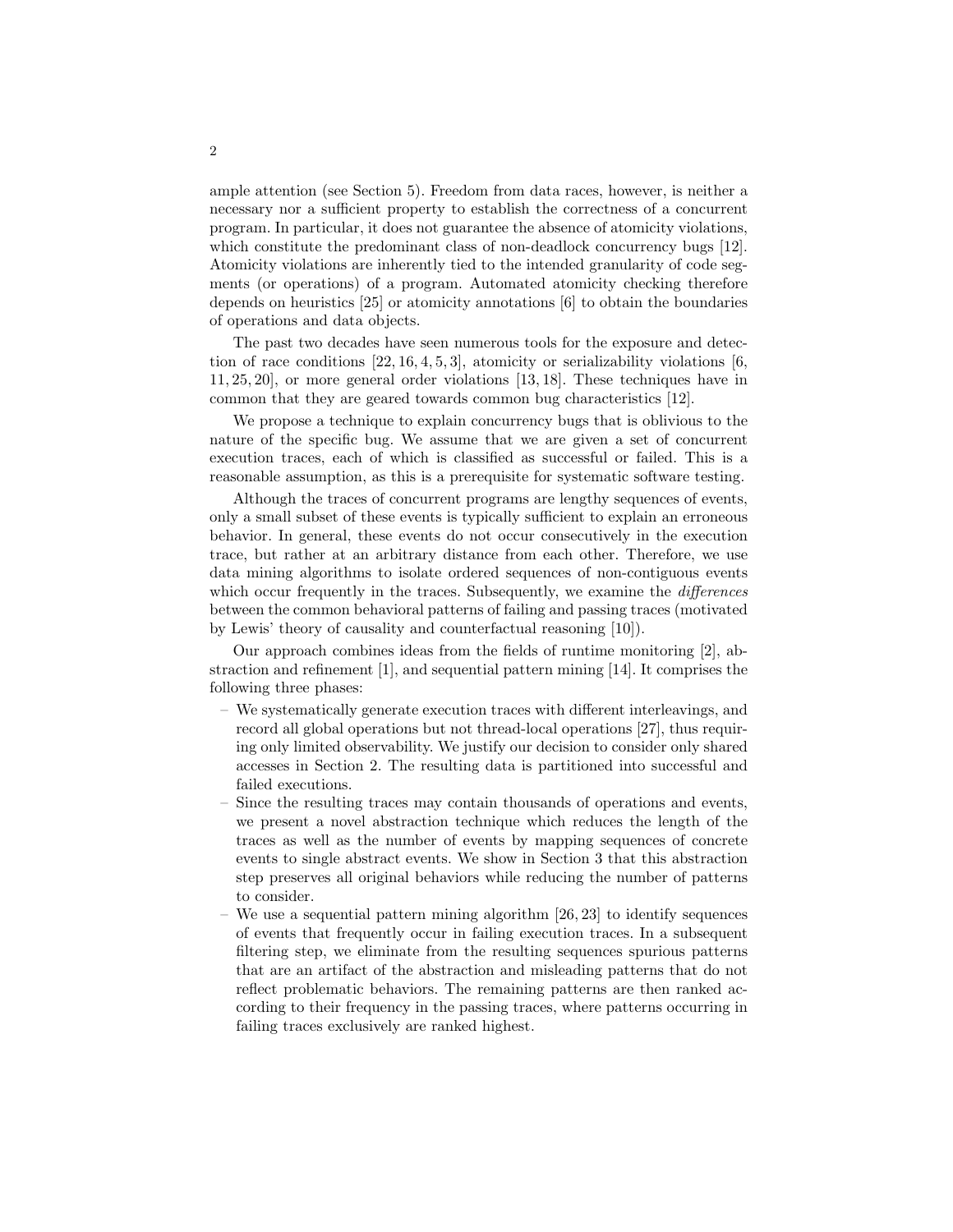In Section 4, we use a number of case studies to demonstrate that our approach yields a small number of relevant patterns which can serve as an explanation of the erroneous program behavior.

# 2 Executions, Failures, and Bug Explanation Patterns

In this section, we define basic notions such as program semantics, execution traces, and faults. We introduce the notion of bug explanation patterns and provide a theoretical rationale as well as an example of their usage. We recap the terminology of sequential pattern mining and explain how we apply this technique to extract bug explanation patterns from sets of execution traces.

#### 2.1 Programs and Failing Executions

A multi-threaded program comprises a set V of memory locations or variables and k threads with thread indices  $\{1, \ldots, k\}$ . Each thread is represented by a control flow graph whose edges are annotated with atomic instructions. We use guarded statements  $\varphi \triangleright \tau$  to represent atomic instructions, where  $\varphi$  is a predicate over the program variables and  $\tau$  is an (optional) assignment  $v := \phi$  (where  $v \in V$ and  $\phi$  is an expression over V). An atomic instruction  $\varphi \triangleright \tau$  is executable in a given state (which is a mapping from V to the values of a domain) if  $\varphi$  evaluates to true in that state. The execution of the assignment  $v := \phi$  results in a new state in which v is assigned the value of  $\phi$  in the original state. Since an atomic instruction is indivisible, acquiring and releasing a lock  $l$  in a thread with index i is modeled as  $(l = 0) \triangleright l := i$  and  $(l = i) \triangleright l := 0$ , respectively. Fork and join can be modeled in a similar manner using auxiliary synchronization variables.

Each thread executes a sequence of atomic instructions in program order (determined by the control flow graph). During the execution, the scheduler picks a thread and executes the next atomic instruction in the program order of the thread. The execution halts if there are no more executable atomic instructions.

The sequence of states visited during an execution constitutes a program behavior. A fault or bug is a defect in a program, which if triggered leads to an error, which in turn is a discrepancy between the intended and the actual behavior. If an error propagates, it may eventually lead to a failure, a behavior contradicting the specification. We call executions leading to a failure failing or bad, and all other executions passing or good executions.

Errors and failures are manifestations of bugs. Our goal is to explain why a bug results in a failure.

#### 2.2 Events, Transactions, and Traces

Each execution of an atomic instruction  $\varphi \triangleright v := \phi$  generates read events for the memory locations referenced in  $\varphi$  and  $\phi$ , followed by a write event for v.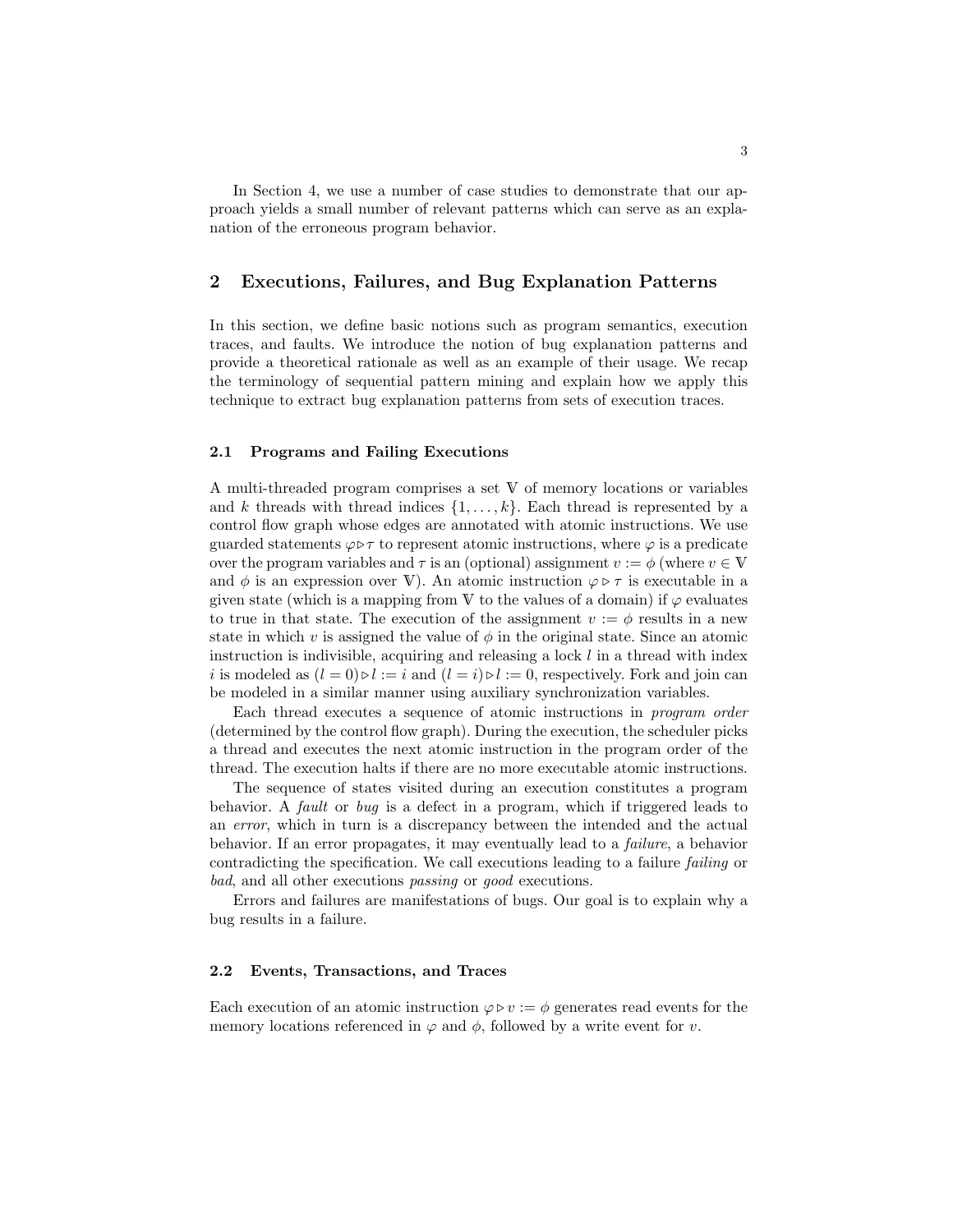**Definition 1 (Events).** An event is a tuple  $\langle \text{id} \#n, \text{tid}, \ell, \text{type}, \text{addr} \rangle$ , where id is an identifier and n is an instance number, tid  $\in \{1, \ldots, k\}$  and  $\ell$  are the thread identifier and the program location of the corresponding instruction, type  $\in$  ${R, W}$  is the type (or direction) of the memory access, and addr  $\in V$  is the memory location or variable accessed.

Two events have the same identifier id if they are issued by the same thread and agree on the program location, the type, and the address. The instance number enables us to distinguish these events. We use  $R_{tid}(\text{addr})-\ell$  and  $W_{tid}(\text{addr})-\ell$ to refer to read and write events to the object with address addr issued by thread tid at location  $\ell$ , respectively. The program order of a thread induces a partial order po on the set of events E with equivalent tids issued by a program execution. For each  $i \in \{1, ..., k\}$  the set of events in E with tid = i (denoted by  $\mathbb{E}|_{(\text{tid}=i)})$  is totally ordered by po.

Two events conflict if they are issued by different threads, access the same memory address, and at least one of them is a write. Given two conflicting events  $e_1$  and  $e_2$  such that  $e_1$  is issued before  $e_2$ , we distinguish three cases of data dependency: (a) flow-dependence:  $e_2$  reads a value written by  $e_1$ , (b) anti-dependence:  $e_1$  reads a value before it is overwritten by  $e_2$ , and (c) outputdependence:  $e_1$  and  $e_2$  both write the same memory location.

We use dep to denote the partial order over  $E$  representing the data dependencies that arise from the order in which the instructions of a program are executed. Thus,  $\langle \mathbb{E}, \mathsf{po} \cup \mathsf{dep} \rangle$  is a partially ordered set. This poset induces a schedule. In the terminology of databases [17], a schedule is a sequence of interleaving transactions, where each transaction comprises a set of atomic read events followed by a set of corresponding atomic write events of the same thread which record the result of a local computation on the read values. A transaction in a schedule is live if it is either the final transaction writing to a certain location, or if it writes a value read by a subsequent live transaction. Two schedules are view-equivalent if their sets of live transactions coincide, and if a live transaction i reads the value of variable  $v$  written by transaction  $j$  in one schedule then so does transaction  $i$  in the other [17, Proposition 1].

Two equivalent schedules, if executed from the same initial state, yield the same final state. Failing executions necessarily deviate from passing executions in at least one state. Consequently, the schedules of good and bad program executions started in the same initial state either (a) differ in their flow-dependencies dep over the shared variables, and/or (b) contain different live transactions. The latter case may arise if the local computations differ or if two variables are output dependent in one schedule but not in the other.

Our method aims at identifying sequences of events that explain this discrepancy. We focus on concurrency bugs that manifest themselves in a deviation of the accesses to and the data dependencies between shared variables, thus ignoring failures caused purely by a difference of the local computations. As per the argument above, this criterion covers a large class of concurrency bugs, including data races, atomicity and order violations.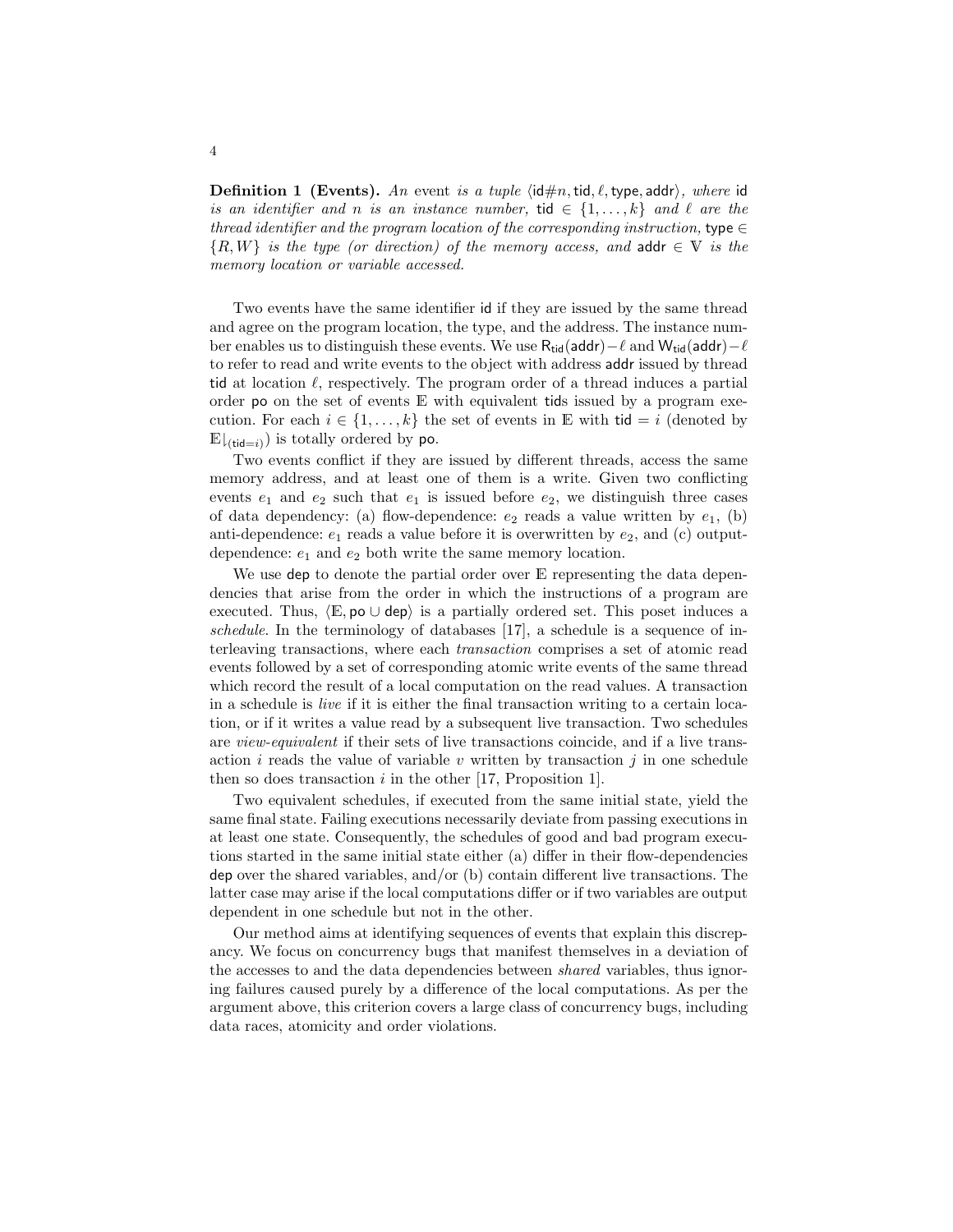

Fig. 1. Conflicting update of bank account balance

To this end, we log the order of read and write events (for shared variables) in a number of passing and failing executions. We assume that the addresses of variables are consistent across executions, which is enforced by our logging tool. Let tot be a linear extension of po ∪ dep reflecting the total ordering introduced during event logging. An execution trace is then defined as follows:

**Definition 2.** An execution trace  $\sigma = \langle e_1, e_2, ..., e_n \rangle$  is a finite sequence of events  $e_i \in \mathbb{E}, i \in \{1, ..., n\}$  ordered by tot.

#### 2.3 Bug Explanation Patterns

We illustrate the notion of bug explanation patterns or sequences using a wellunderstood example of an atomicity violation. Figure 1 shows a code fragment that non-atomically updates the balance of a bank account (stored in the shared variable balance) at locations  $\ell_1$  and  $\ell_2$ . The example does not contain a data race, since balance is protected by the lock balance\_lock. The array t\_array contains the sequence of amounts to be transferred. At the left of Figure 1, we see a failing and a passing execution of our example. The identifiers on (where  $n$  is a number) represent the addresses of the accessed shared objects, and o15 corresponds to the variable balance. The events  $R_1$ (o15) – 118 and W<sub>1</sub>(o15) – 149 correspond to the read and write instructions at  $\ell_1$  and  $\ell_2$ , respectively.

The execution at the very left of Figure 1 fails because its final state is inconsistent with the expected value of balance. The reason is that o15 is overwritten with a stale value at position 20 in the trace, "killing" the transaction of thread 2 that writes o15 at position 15. This is reflected by the output dependency of the events  $W_1$ (o15) − 149 and  $W_2$ (o15) − 247 and the anti-dependencies between the highlighted write-after-read couples in the failing trace.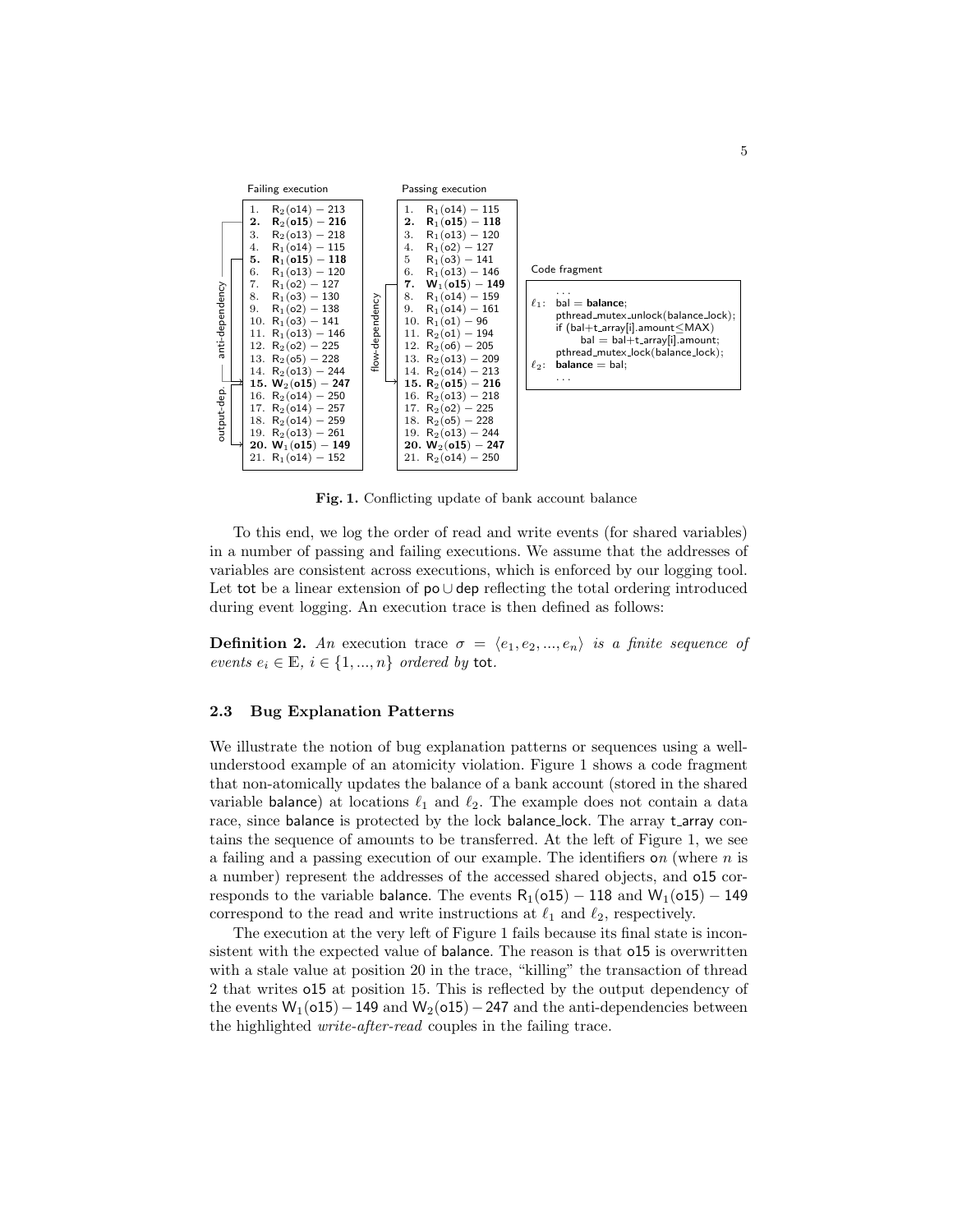This combination of events and the corresponding dependencies do not arise in any passing trace, since no context switch occurs between the events  $R_1$ (o15)− 118 and  $W_1$ (o15) – 149. Accordingly, the sequence of events highlighted in the left trace in Figure 1 in combination with the dependencies reveals the problematic memory accesses to balance. We refer to this sequence as a bug explanation pattern. We emphasize that the events belonging to this pattern do not occur consecutively inside the trace, but are interspersed with other unrelated events. In general, events belonging to a bug explanation pattern can occur at an arbitrary distance from each other due to scheduling. Our explanations are therefore, in general, subsequences of execution traces. Formally,  $\pi = \langle e_0, e_1, e_2, ..., e_m \rangle$  is a subsequence of  $\sigma = \langle E_0, E_1, E_2, ..., E_n \rangle$ , denoted as  $\pi \sqsubseteq \sigma$ , if and only if there exist integers  $0 \leq i_0 < i_1 < i_2 < i_3... < i_m \leq n$  such that  $e_0 = E_{i_0}, e_1 = E_{i_1}, \dots, e_m = E_{i_m}$ . We also call  $\sigma$  a super-sequence of  $\pi$ .

#### 2.4 Mining Bug Explanation Patterns

In this section, we recap the terminology of sequential pattern mining and adapt it to our setting. For a more detailed treatment, we refer the interested reader to [14]. Sequential pattern mining is a technique to extract frequent subsequences from a dataset. In our setting, we are interested in subsequences occurring frequently in the sets  $\Sigma_G$  and  $\Sigma_B$  of passing (good) and failing (bad) execution traces, respectively. Intuitively, bug explanation patterns occur more frequently in the bad dataset  $\Sigma_B$ . While the bug pattern in question may occur in passing executions (since a fault does not necessarily result in a failure), our approach is based on the assumption that it is less frequent in  $\Sigma_G$ .

In a sequence dataset  $\Sigma = {\sigma_1, \sigma_2, ..., \sigma_n}$ , the support of a sequence  $\pi$  is defined as support  $\chi(\pi) = |\{\sigma | \sigma \in \Sigma \land \pi \sqsubseteq \sigma\}|$ . Given a minimum support threshold min supp, the sequence  $\pi$  is considered a sequential pattern or a frequent subsequence if support<sub> $\Sigma(\pi) \geq \min$ -supp. FS<sub> $\Sigma$ ,min-supp</sub> denotes the set of all se-</sub> quential patterns mined from  $\Sigma$  with the given support threshold min supp and is defined as  $\text{FS}_{\Sigma,\text{min\_supp}} = {\pi | \text{support}_{\Sigma}(\pi) \ge \text{min\_supp}}$ . As an example, for  $\Sigma = \{\langle a,b,c,e,d \rangle, \langle a,b,e,a,c,f \rangle, \langle a,g,b,c,h \rangle, \langle a,b,i,j,c \rangle, \langle a,k,l,c \rangle\}$  we obtain  $\text{FS}_{\Sigma,4} = \{\langle a \rangle: 5,\langle b \rangle: 4,\langle c \rangle: 5,\langle a,b \rangle: 4,\langle a,c \rangle: 5,\langle b,c \rangle: 4,\langle a,b,c \rangle: 4\},\$  where the numbers following the patterns denote the respective supports of the patterns. In  $\text{FS}_{\Sigma, 4}$ , patterns  $\langle a, b, c \rangle$ : 4 and  $\langle a, c \rangle$ : 5 which do not have any super-sequences with the same support value are called *closed* patterns. A closed pattern encompasses all the frequent patterns with the same support value which are all subsequences of it. For example, in  $\text{FS}_{\Sigma,4}$   $\langle a, b, c \rangle$ : 4 encompasses  $\langle b \rangle$ : 4,  $\langle a, b \rangle$ : 4,  $\langle b, c \rangle$ : 4 and similarly  $\langle a, c \rangle$ : 5 encompasses  $\langle a \rangle$ : 5 and  $\langle c \rangle$ : 5. Closed patterns are the lossless compression of all the sequential patterns. Therefore, we apply algorithms [26, 23] that mine closed patterns only in order to avoid a combinatorial explosion.  $CS_{\Sigma,\text{min\_supp}}$  denotes the set of all closed sequential patterns mined from  $\Sigma$  with the support threshold min supp and is defined as

$$
\{\pi \mid \pi \in \mathrm{FS}_{\Sigma, \min \text{supp}} \land \nexists \pi' \in \mathrm{FS}_{\Sigma, \min \text{supp}} \cdot \pi \sqsubset \pi' \land \text{support}(\pi) = \text{support}(\pi')\}.
$$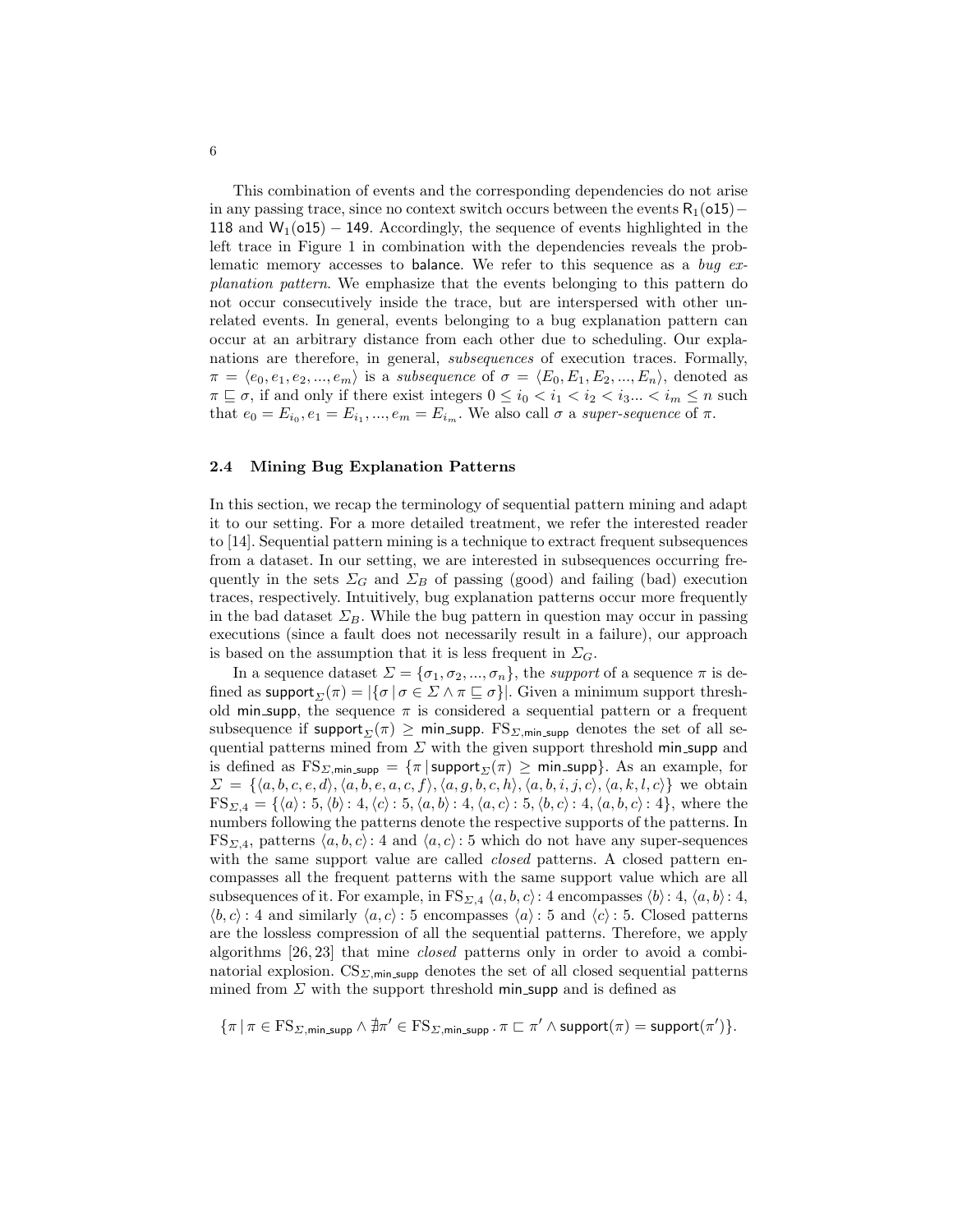To extract bug explanation patterns from  $\Sigma_G$  and  $\Sigma_B$ , we first mine closed sequential patterns with a given minimum support threshold min supp from  $\Sigma_B$ . At this point, we ignore the instance number which corresponds to the index of events in a totally ordered trace and identify events using their id. This is because in mining we do not distinguish between the events according to where they occurred inside an execution trace. The event  $R_1$ (o15) – 118 in Figure 1, for instance, has the same id in the failing and passing traces, even though the instances numbers (5 and 2) differ. After mining the closed patterns from  $\Sigma_B$ , we determine which patterns are only frequent in  $\Sigma_B$  but not in  $\Sigma_G$  by computing their value of relative support:

$$
\mathsf{rel\_supp}(\pi) = \frac{\mathsf{support}_{\varSigma_B}(\pi)}{\mathsf{support}_{\varSigma_B}(\pi) + \mathsf{support}_{\varSigma_G}(\pi)}.
$$

Patterns occur more frequently in the bad dataset are thus ranked higher, and those that occur in  $\Sigma_B$  exclusively have the maximum relative support of 1.

We argue that the patterns with the highest relative support are indicative of one or several faults inside the program of interest. These patterns can hence be used as clues for the exact location of the faults inside the program code.

Support Thresholds and Datasets. Which threshold is adequate depends on the number and the nature of the bugs. Given a single fault involving only one variable, every trace in  $\Sigma_B$  presumably contains only few patterns reflecting that fault. Since the bugs are not known up-front, and lower thresholds result in a larger number of patterns, we gradually decrease the threshold until useful explanations emerge. Moreover, the quality of the explanations is better if the traces in  $\Sigma_G$  and  $\Sigma_B$  are similar. Our experiments in Section 4 show that the sets of execution traces need not necessarily be exhaustive to enable good explanations.

## 3 Mining Abstract Execution Traces

With increasing length of the execution traces and number of events, sequential pattern mining quickly becomes intractable [8]. To alleviate this problem, we introduce *macro-events* that represent events of the same thread occurring consecutively inside an execution trace, and obtain abstract events by grouping these macros into equivalence classes according to the events they replace. Our abstraction reduces the length of the traces as well as the number of the events at the cost of introducing spurious traces. Accordingly, patterns mined from the abstract traces may not reflect actual faults. Therefore, we eliminate spurious patterns using a subsequent feasibility check.

#### 3.1 Abstracting Execution Traces

In order to obtain a more compact representation of a set  $\Sigma$  of execution traces, we introduce *macros* representing substrings of the traces in  $\Sigma$ . A substring of a trace  $\sigma$  is a sequence of events that occur consecutively in  $\sigma$ .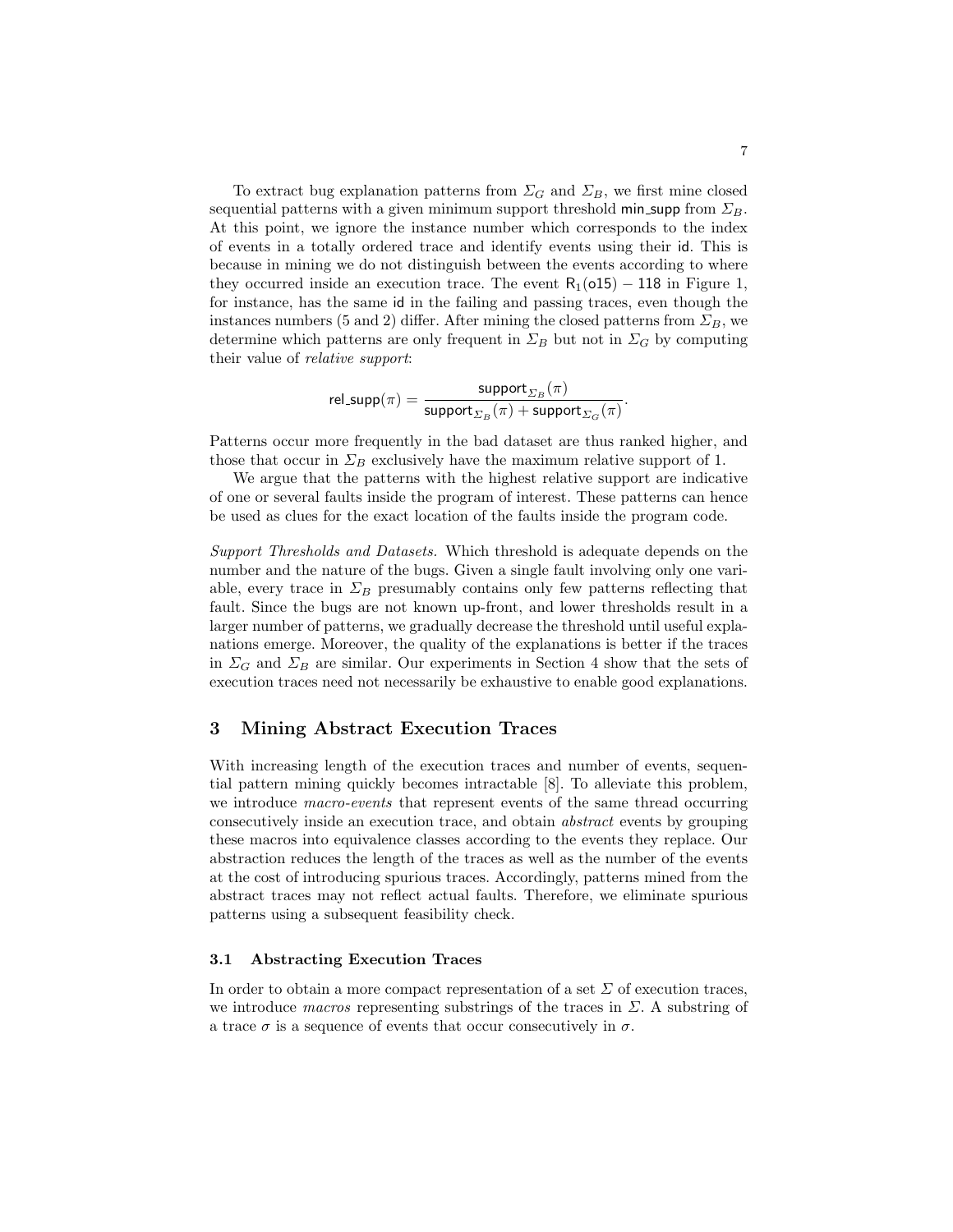**Definition 3 (Macros).** Let  $\Sigma$  be a set of execution traces. A macro-event (or macro, for short) is a sequence of events  $m \stackrel{\text{def}}{=} \langle e_1, e_2, ..., e_k \rangle$  in which all the events  $e_i$   $(1 \leq i \leq k)$  have the same thread identifier, and there exists  $\sigma \in \Sigma$ such that m is a substring of  $\sigma$ .

We use events $(m)$  to denote the set of events in a macro m. The concatenation of two macros  $m_1 = \langle e_i, e_{i+1}, \ldots e_{i+k} \rangle$  and  $m_2 = \langle e_j, e_{j+1}, \ldots e_{j+l} \rangle$  is defined as  $m_1 \cdot m_2 = \langle e_i, e_{i+1}, \ldots e_{i+k}, e_j, e_{j+1}, \ldots e_{j+l} \rangle.$ 

**Definition 4 (Macro trace).** Let  $\Sigma$  be a set of execution traces and M be a set of macros. Given  $a \sigma \in \Sigma$ , a corresponding macro trace  $\langle m_1, m_2, \ldots, m_n \rangle$ is a sequence of macros  $m_i \in \mathbb{M}$   $(1 \leq i \leq n)$  such that  $m_1 \cdot m_2 \cdots m_n = \sigma$ . We say that M covers  $\Sigma$  if there exists a corresponding macro trace (denoted by macro( $\sigma$ )) for each  $\sigma \in \Sigma$ .

Note that the mapping macro :  $\mathbb{E}^+ \to \mathbb{M}^+$  is not necessarily unique. Given a mapping macro, every macro trace can be mapped to an execution trace and vice versa. For example, for  $\mathbb{M} = \{m_0 \stackrel{\text{def}}{=} \langle e_0, e_2 \rangle, m_1 \stackrel{\text{def}}{=} \langle e_1, e_2 \rangle, m_2 \stackrel{\text{def}}{=} \langle e_3 \rangle, m_3 \stackrel{\text{def}}{=}$  $\langle e_4, e_5, e_6 \rangle, m_4 \stackrel{\text{def}}{=} \langle e_8, e_9 \rangle, m_5 \stackrel{\text{def}}{=} \langle e_5, e_6, e_7 \rangle$  and the traces  $\sigma_1$  and  $\sigma_2$  as defined below, we obtain

$$
\sigma_1 = \langle \overbrace{e_0, e_2, e_3}^{tid=1}, \overbrace{e_4, e_5, e_6, e_7}^{tid=2}, \overbrace{e_5, e_6, e_7}^{tid=1}, \overbrace{e_3, e_8, e_9}^{tid=1} \rangle \newline \text{macro}(\sigma_1) = \langle \overbrace{m_0, m_2}^{tid=1}, \overbrace{m_3, m_4}^{tid=2} \rangle \newline \overbrace{m_1, m_5, m_2, m_4}^{tid=1} \rangle \newline \hspace{1cm} (1)
$$

This transformation reduces the number of events as well as the length of the traces while preserving the context switches, but hides information about the frequency of the original events. A mining algorithm applied to the macro traces will determine a support of one for  $m_3$  and  $m_5$ , even though the events  ${e_5, e_6}$  = events( $m_3$ )  $\cap$  events( $m_5$ ) have a support of 2 in the original traces. While this problem can be amended by *refining* M by adding  $m_6 = \langle e_5, e_6 \rangle$ ,  $m_7 = \langle e_4 \rangle$ , and  $m_8 = \langle e_6 \rangle$ , for instance, this increases the length of the trace and the number of events, countering our original intention.

Instead, we introduce an abstraction function  $\alpha : \mathbb{M} \to \mathbb{A}$  which maps macros to a set of abstract events A according to the events they share. The abstraction guarantees that if  $m_1$  and  $m_2$  share events, then  $\alpha(m_1) = \alpha(m_2)$ .

**Definition 5 (Abstract events and traces).** Let  $R$  be the relation defined as  $R(m_1, m_2) \stackrel{\text{def}}{=}$  (events $(m_1) \cap$  events $(m_2) \neq \emptyset$ ) and  $R^+$  its transitive closure. We define  $\alpha(m_i)$  to be  $\{m_j | m_j \in \mathbb{N} \wedge R^+(m_i, m_j)\}$ , and the set of abstract events A to be  $\{\alpha(m) \mid m \in \mathbb{M}\}\$ . The abstraction of a macro trace macro $(\sigma)$  =  $\langle m_1, m_2, \ldots, m_n \rangle$  is  $\alpha(\text{macro}(\sigma)) = \langle \alpha(m_1), \alpha(m_2), \ldots, \alpha(m_n) \rangle$ .

The concretization of an abstract trace  $\langle a_1, a_2, \ldots, a_n \rangle$  is the set of macro traces  $\gamma(\langle a_1, a_2, \ldots, a_n \rangle) \stackrel{\text{def}}{=} {\{\langle m_1, \ldots, m_n \rangle | m_i \in a_i, 1 \le i \le n\}.$  Therefore, we have macro $(\sigma) \in \gamma(\alpha(\text{macro}(\sigma)))$ . Further, since for any  $m_1, m_2 \in \mathbb{M}$  with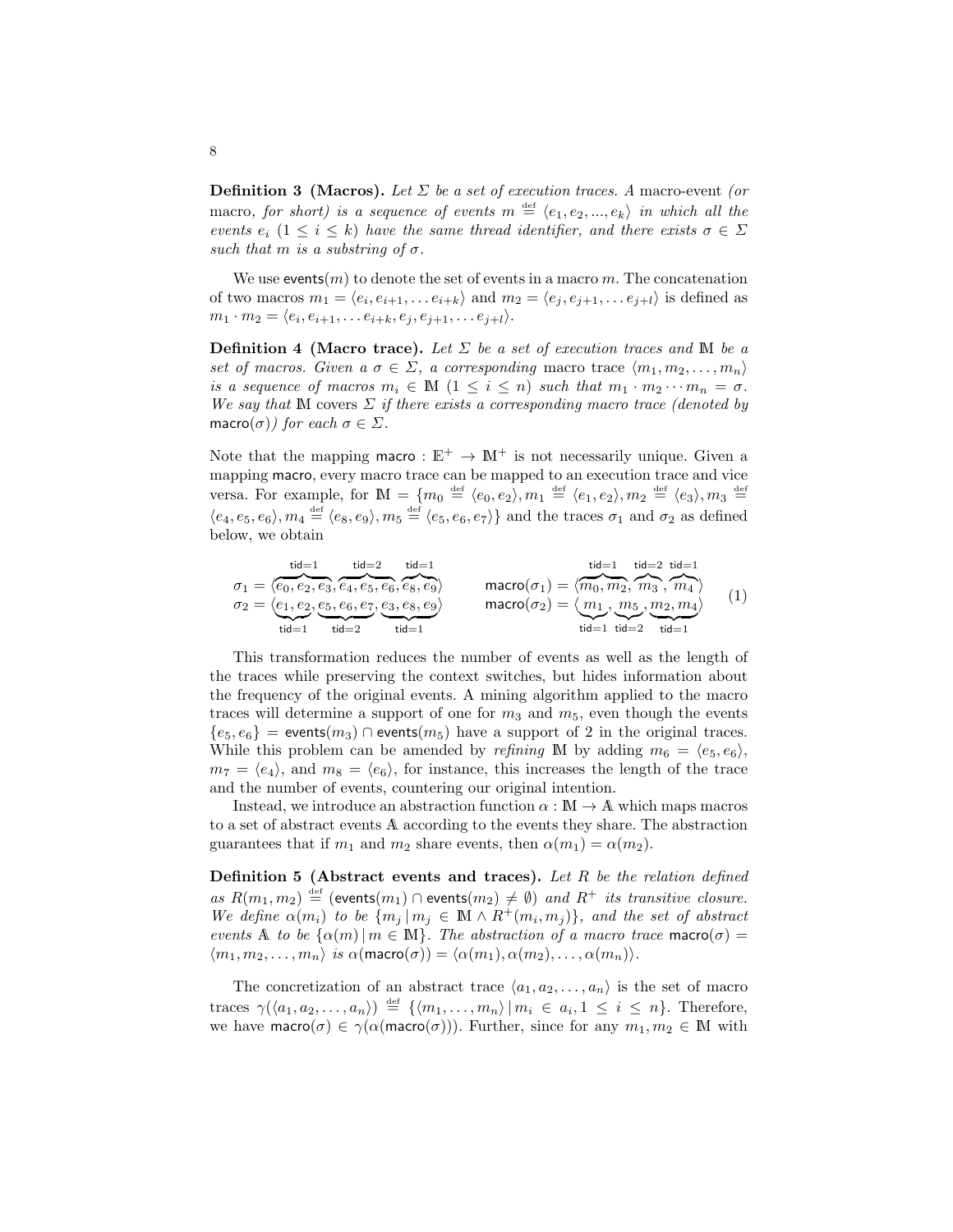$e \in$  events( $m_1$ ) and  $e \in$  events( $m_2$ ) it holds that  $\alpha(m_1) = \alpha(m_2) = a$  with  $a \in A$ , it is guaranteed that support<sub> $\mathcal{L}(e) \leq$  support $\mathcal{L}(\mathcal{L})(a)$ , where  $\alpha(\mathcal{L}) =$ </sub>  $\{\alpha(\text{macro}(\sigma))|\sigma \in \Sigma\}$ . For the example above (1), we obtain  $\alpha(m_i) = \{m_i\}$ for  $i \in \{2,4\}, \ \alpha(m_0) = \alpha(m_1) = \{m_0, m_1\}, \text{ and } \alpha(m_3) = \alpha(m_5) = \{m_3, m_5\}$ (with  $\textsf{support}_{\alpha(\varSigma)}(\{m_3,m_5\}) = \textsf{support}_{\varSigma}(e_5) = 2).$ 

#### 3.2 Mining Patterns from Abstract Traces

As we will demonstrate in Section 4, abstraction significantly reduces the length of traces, thus facilitating sequential pattern mining. We argue that the patterns mined from abstract traces over-approximate the patterns of the corresponding original execution traces:

**Lemma 1.** Let  $\Sigma$  be a set of execution traces, and let  $\pi = \langle e_0, e_1 \dots e_k \rangle$  be a frequent pattern with support<sub> $\Sigma(\pi) = n$ . Then there exists a frequent pattern</sub>  $\langle a_0, \ldots, a_l \rangle$  (where  $l \leq k$ ) with support at least n in  $\alpha(\Sigma)$  such that for each  $j \in \{0..k\},\;we\;have\;\exists m\;.\;e_j \in m \wedge \alpha(m) = a_{i_j}\;for\;0 = i_0 \leq i_1 \leq \ldots \leq i_k = l.$ 

Lemma 1 follows from the fact that each  $e_j$  must be contained in some macro m and that  $\mathsf{support}_\Sigma(e_j) \leq \mathsf{support}_{\alpha(\Sigma)}(\alpha(m))$ . The pattern  $\langle e_2, e_5, e_6, e_8, e_9 \rangle$ in the example above (1), for instance, corresponds to the abstract pattern  $\langle \{m_0, m_1\}, \{m_3, m_5\}, \{m_4\} \rangle$  with support 2. Note that even though the abstract pattern is significantly shorter, the number of context switches is the same.

While our abstraction preserves the original patterns in the sense of Lemma 1, it may introduce spurious patterns. If we apply  $\gamma$  to concretize the abstract pattern from our example, we obtain four patterns  $\langle m_0, m_3, m_4 \rangle$ ,  $\langle m_0, m_5, m_4 \rangle$ ,  $\langle m_1, m_3, m_4 \rangle$ , and  $\langle m_1, m_5, m_4 \rangle$ . The patterns  $\langle m_0, m_5, m_4 \rangle$  and  $\langle m_1, m_3, m_4 \rangle$ are spurious, as the concatenations of their macros do not translate into valid subsequences of the traces  $\sigma_1$  and  $\sigma_2$ . We filter spurious patterns and determine the support of the macro patterns by mapping them to the original traces in  $\Sigma$ (aided by the information about which traces the macros derive from).

#### 3.3 Filtering Misleading Patterns

Sequential pattern mining ignores the underlying semantics of the events and macros. This has the undesirable consequences that we obtain numerous patterns that are not explanations in the sense of Section 2.3, since they do not contain context switches or data-dependencies.

Accordingly, we define a set of constraints to eliminate misleading patterns:

- 1. Patterns must contain events of at least two different threads. The rationale for this constraint is that we are exclusively interested in concurrency bugs.
- 2. We lift the data-dependencies introduced in Section 2.2 to macros as follows: Two macros  $m_1$  and  $m_2$  are data-dependent iff there exist  $e_1 \in \text{events}(m_1)$ and  $e_2 \in \text{events}(m_2)$  such that  $e_1$  and  $e_2$  are related by dep. We require that for each macro in a pattern there is a data-dependency with at least one other macro in the pattern.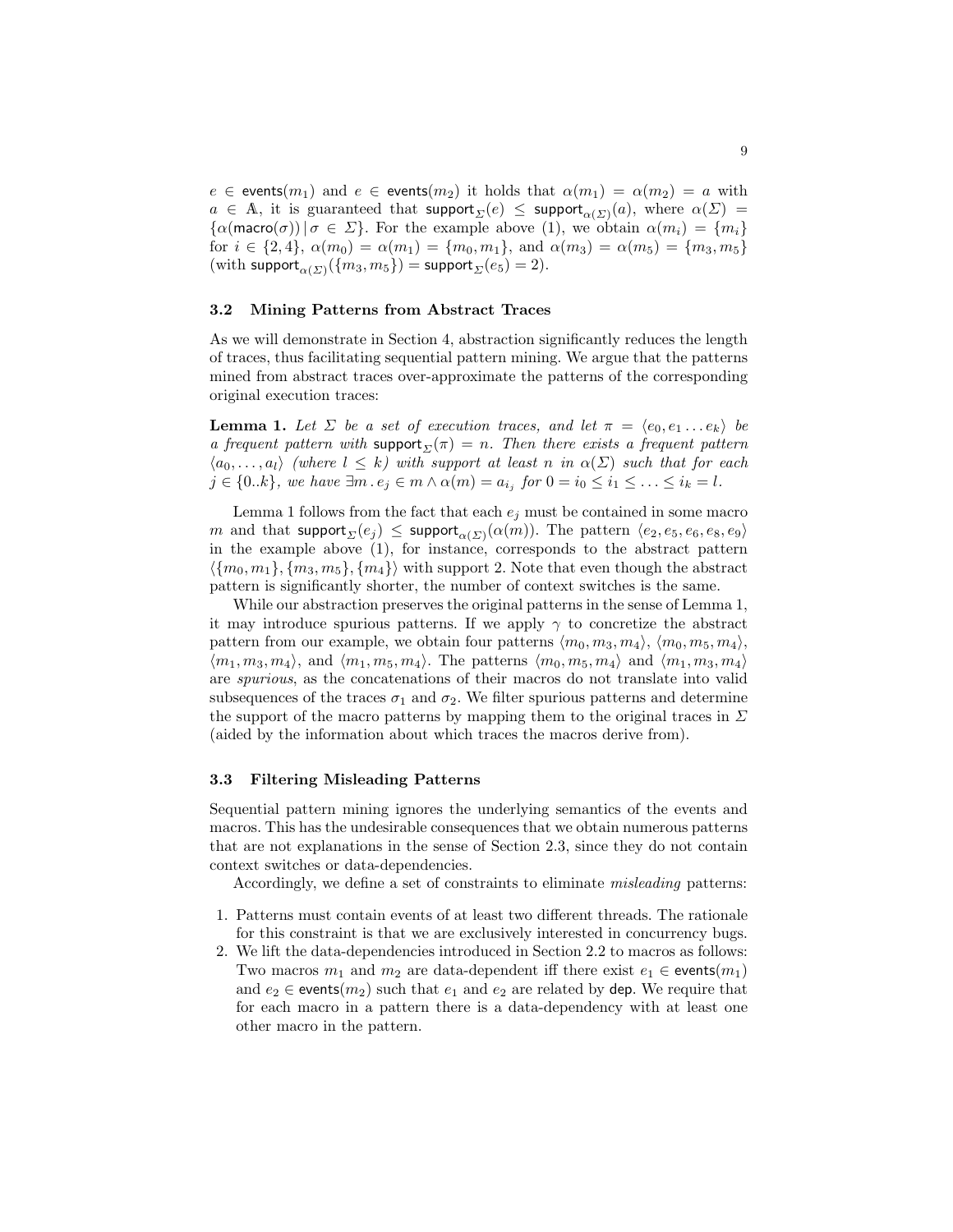3. We restrict our search to patterns with a limited number (at most 4) of context switches, since there is empirical evidence that real world concurrency bugs involve only a small number of threads, context switches, and variables [12, 15]. This heuristic limits the length of patterns and increases the scalability of our analysis significantly.

These criteria are applied during sequential pattern mining as well as in a post-processing step.

#### 3.4 Deriving Macros from Traces

The precision of the approximation as well as the length of the trace is inherently tied to the choice of macros M for  $\Sigma$ . There is a tradeoff between precision and length: choosing longer subsequences as macros leads to shorter traces but also more intersections between macros.

In our algorithm, we start with macros of maximal length, splitting the traces in  $\Sigma$  into subsequences at the context switches. Subsequently, we iteratively refine the resulting set of macros by selecting the shortest macro  $m$  and splitting all macros that contain  $m$  as a substring. In the example in Section 3.1, we start with  $\mathbb{M}_0 = \{m_0 \stackrel{\text{def}}{=} \langle e_0, e_2, e_3 \rangle, m_1 \stackrel{\text{def}}{=} \langle e_4, e_5, e_6 \rangle, m_2 \stackrel{\text{def}}{=} \langle e_8, e_9 \rangle, m_3 \stackrel{\text{def}}{=}$  $\langle e_1, e_2 \rangle$ ,  $m_4 \stackrel{\text{def}}{=} \langle e_5, e_6, e_7 \rangle$ ,  $m_5 \stackrel{\text{def}}{=} \langle e_3, e_8, e_9 \rangle$ . As  $m_2$  is contained in  $m_5$ , we split  $m_5$  into  $m_2$  and  $m_6 \stackrel{\text{def}}{=} \langle e_3 \rangle$  and replace it with  $m_6$ . The new macro is in turn contained in  $m_0$ , which gives rise to the macro  $m_7 = \langle e_0, e_2 \rangle$ . At this point, we have reached a fixed point, and the resulting set of macros corresponds to the choice of macros in our example.

For a fixed initial state, the execution traces frequently share a prefix (representing the initialization) and a suffix (the finalization). These are mapped to the same macro events by our heuristic. Since these macros occur at the beginning and the end of all good as well as bad traces, we prune the traces accordingly and focus on the deviating substrings of the traces.

## 4 Experimental Evaluation

To evaluate our approach, we present 7 case studies which are listed in Table 1 (6 of them are taken from [13]). The programs are bug kernels capturing the essence of bugs reported in Mozilla and Apache, or synthetic examples created to cover a specific bug category.

We generate execution traces using the concurrency testing tool INSPECT [27], which systematically explores all possible interleavings for a fixed program input. The generated traces are then classified as bad and good traces with respect to the violation of a property of interest. We implemented our mining algorithm in C#. All experiments were performed on a 2.93 GHz PC with 3.5 GB RAM running 32-bit Windows XP 32-bit.

In Table 1, the last column shows the length reduction (up to 95%) achieved by means of abstraction. This amount is computed by comparing the minimum length of the original traces with the maximum length of abstracted traces

10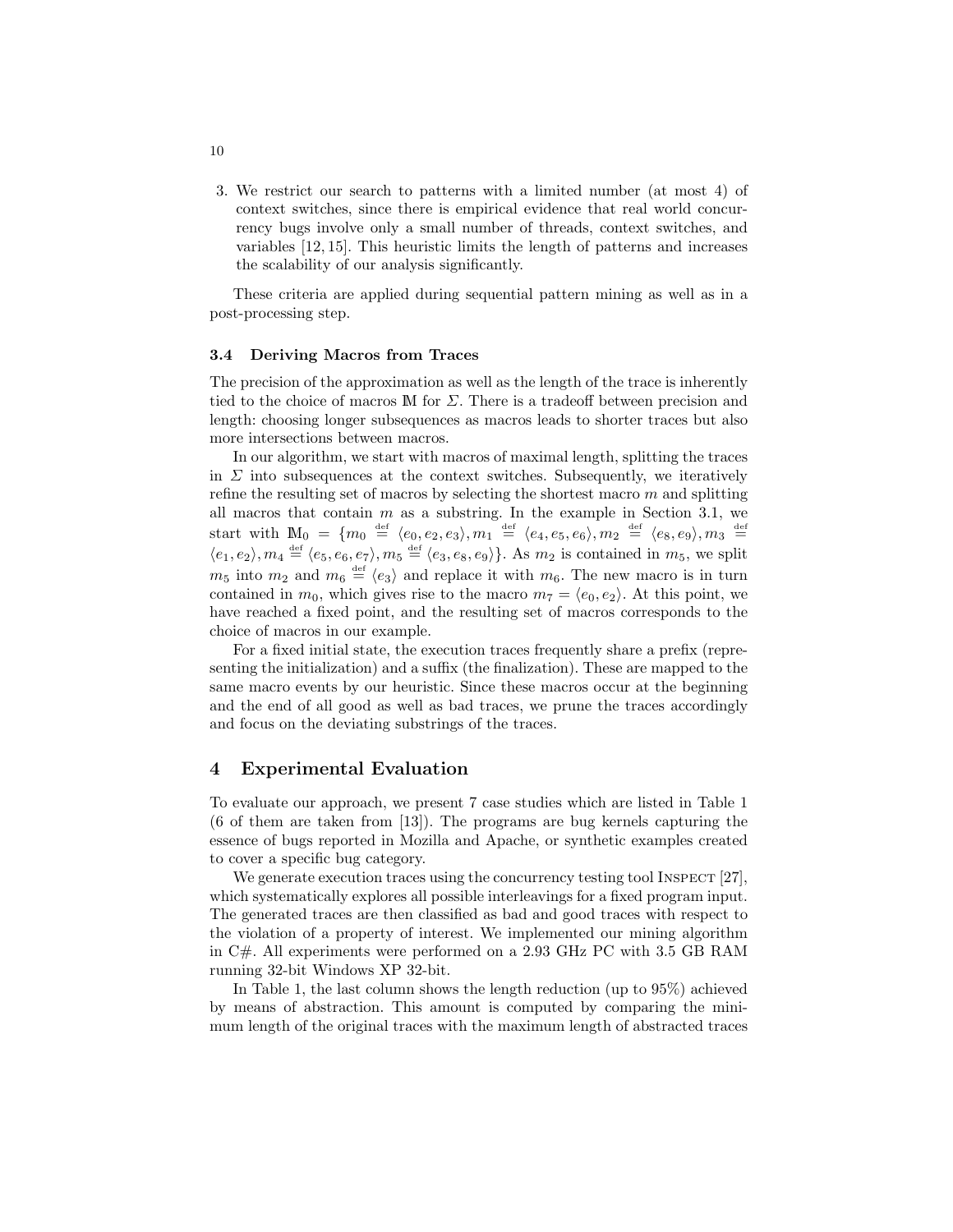| Prog. Category Name |                        |     | $ \Sigma_B    \Sigma_G $   Min. |      | Trace Max. Abst. Len Red. |        |
|---------------------|------------------------|-----|---------------------------------|------|---------------------------|--------|
|                     |                        |     |                                 | Len. | Trace Len                 |        |
| Synthetic           | BankAccount            | 40  | 5                               | 178  | 13                        | 93%    |
|                     | CircularList Race      | 64  | 6                               | 184  | 9                         | 95%    |
|                     | WrongAccessOrder   100 |     | 100                             | 48   | 20                        | 58%    |
| Bug Kernel          | Apache-25520(Log) 100  |     | 100                             | 114  | 16                        | 86\%   |
|                     | Moz-jsStr              | 70  | 66                              | 404  | 18                        | $95\%$ |
|                     | Moz-jsInterp           | 610 | 251                             | 430  | 101                       | 76%    |
|                     | Moz-txtFrame           | 99  | 91                              | 410  | 57                        | 86\%   |

Table 1. Length reduction results by abstracting the traces

|  |  | <b>Table 2.</b> Mining results |  |
|--|--|--------------------------------|--|
|--|--|--------------------------------|--|

| Program                                                                       | min_supp | $\#\alpha$ | $\#\gamma$ | #feas | $#$ filt | $\#rs =$ | $#$ grp        |
|-------------------------------------------------------------------------------|----------|------------|------------|-------|----------|----------|----------------|
| BankAccount                                                                   | 100%     | 65         | 13054      | 19    | 10       | 10       | 3              |
| CircularListRace                                                              | 95%      | 12         | 336        | 234   | 18       | 14       | 12             |
| WrongAccessOrder                                                              | 100\%    | 5          | 8          | 11    |          |          | 1              |
| WrongAccessOrder <sub>rand</sub>                                              | 100\%    | 41         | 62         | 88    |          |          |                |
| Apache-25520 $(Log)$                                                          | 100\%    | 160        | 1650       | 667   | 16       | 12       | 12             |
| $\overline{\text{Apache-}25520(\text{Log})_{\text{rand}}}$ 100%               |          | 76         | 968        | 51    | 15       | 13       | 6              |
| Apache-25520 $\overline{\text{Log}}$ <sub>rand</sub> $\overline{\text{95\%}}$ |          | 105        | 1318       | 598   | 61       | 39       | 28             |
| $Moz$ -js $Str$                                                               | 100%     | 83         | 615056     | 486   | 90       | 76       | $\overline{4}$ |
| Moz-isInterp                                                                  | 100%     | 83         | 279882     | 49    | 23       | 23       | $\overline{4}$ |
| Moz-txtFrame                                                                  | $90\%$   | 1192       | 5137       | 2314  | 200      | 32       | 11             |

given in the preceding columns. The number of traces inside the bad and good datasets are given in columns 2 and 3, respectively. State-of-the-art sequential pattern mining algorithms are typically applicable to sequences of length less than 100 [26, 14]. Therefore, the reduction of the original traces is crucial. For all benchmarks except two of them, we used an exhaustive set of interleavings. For the remaining benchmarks, we took the first 100 bad and 100 good traces from the sets of 32930 and 1427 traces we were able to generate. Moreover, for these two benchmarks, evaluation has also been done on the datasets generated by randomly choosing 100 bad and 100 good traces from the set of available traces.

The results of mining for the given programs and traces are provided in Table 2. For the randomly generated datasets, namely WrongAccessOrder<sub>rand</sub> and Apache-25520( $Log$ <sub>rand</sub>, the average results of 5 experiments are given. The column labeled min\_supp shows the support threshold required to obtain at least one bug explanation pattern (lower thresholds yield more patterns). For the given value of min supp, the table shows the number of resulting abstract patterns  $(\text{#}\alpha)$ , the number of patterns after concretization  $(\text{#}\gamma)$ , the number of patterns remaining after removing spurious patterns  $(\#feas)$ , and the patterns remaining after filtering misleading sequences (#filt). Mining, concretization, and the elimination of spurious patterns takes only 263ms on average. With an aver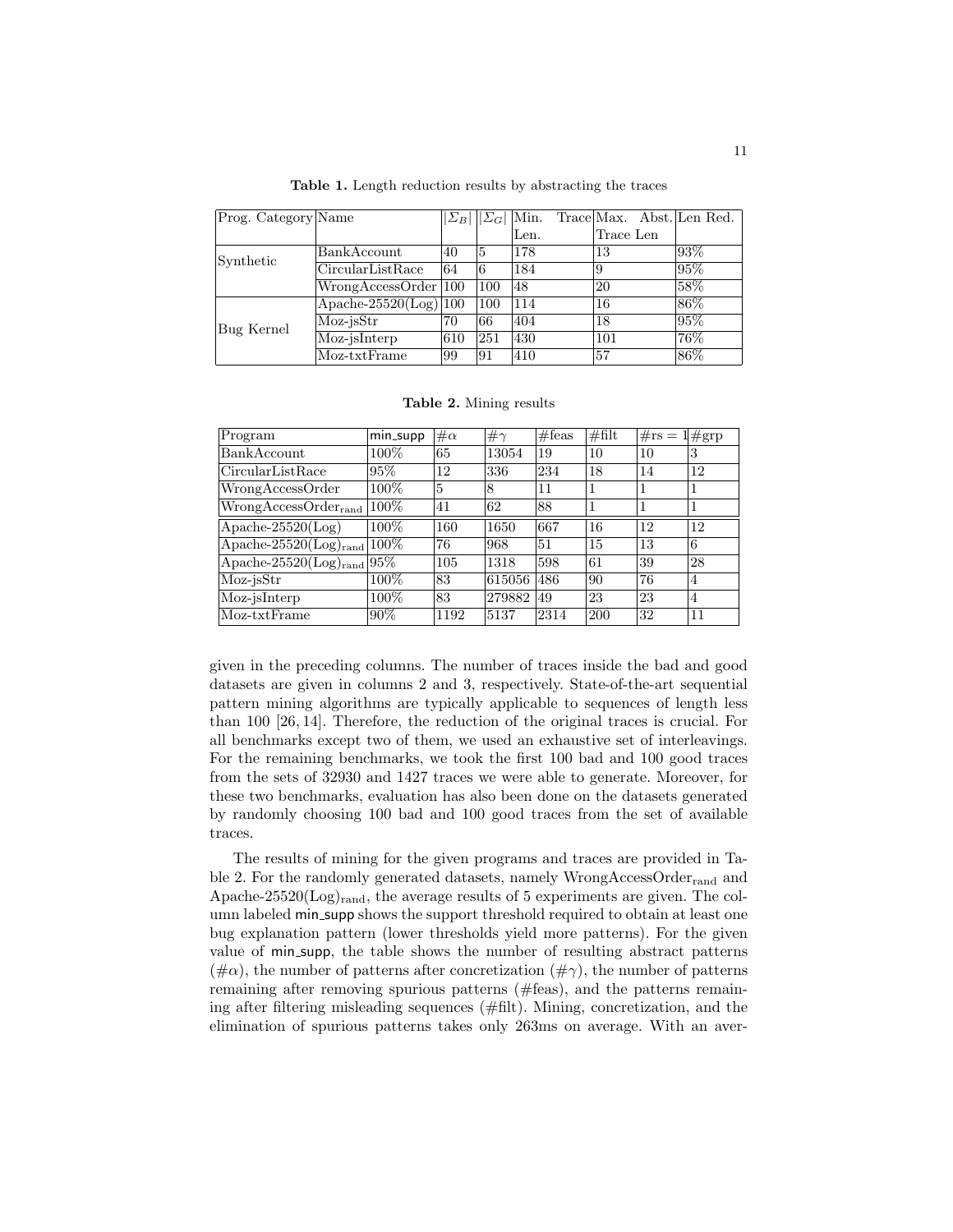age runtime of 100s, filtering misleading patterns is the computationally most expensive step, but is very effective in eliminating irrelevant patterns.

The number of patterns with a relative support 1 (which only occur in the bad dataset) is given in column 7. Finally, we group the resulting patterns according to the set of data-dependencies they contain; column #grp shows the resulting number of groups. Since we may get multiple groups with the same relative support as the column  $\#\text{grp}$  shows, we sort descendingly groups with the same relative support according to the number of data-dependencies they contain. Therefore, in the final result set a group of patterns with the highest value of relative support and maximum number of data-dependencies appears at the top. The patterns at the top of the list in the final result are inspected first by the user for understanding a bug. We verified manually that all groups with the relative support of 1 are an adequate explanation of at least one concurrency bug in the corresponding program. In the following, we explain for each case study how the inspection of only a single pattern from these groups can expose the bug. These patterns are given in Figure 2. For each case study, the given pattern belongs to a group of patterns which appeared at the top of the list in the final result set, hence inspected first by the user. To save space, we only show the ids of the events and the data-dependencies relevant for understanding the bugs. Macros are separated by extra spaces between the corresponding events.



Fig. 2. Bug explanation patterns-case studies

Bank Account. The update of the shared variable balance in Figure 1 in Section 2.3 involves a read as well as a write access that are not located in the same critical region. Accordingly, a context switch may result in writing a stale value of balance. In Figure 2, we provide two patterns for BankAccount, each of which contains two macro events. From the anti-dependency  $(R_2 - W_1)$  balance) in the left pattern, we infer an atomicity violation in the code executed by thread 2, since a context switch occurs after  $R_2$ (balance), consequently it is not followed by the corresponding  $W_2$ (balance). Similarly, from the anti-dependency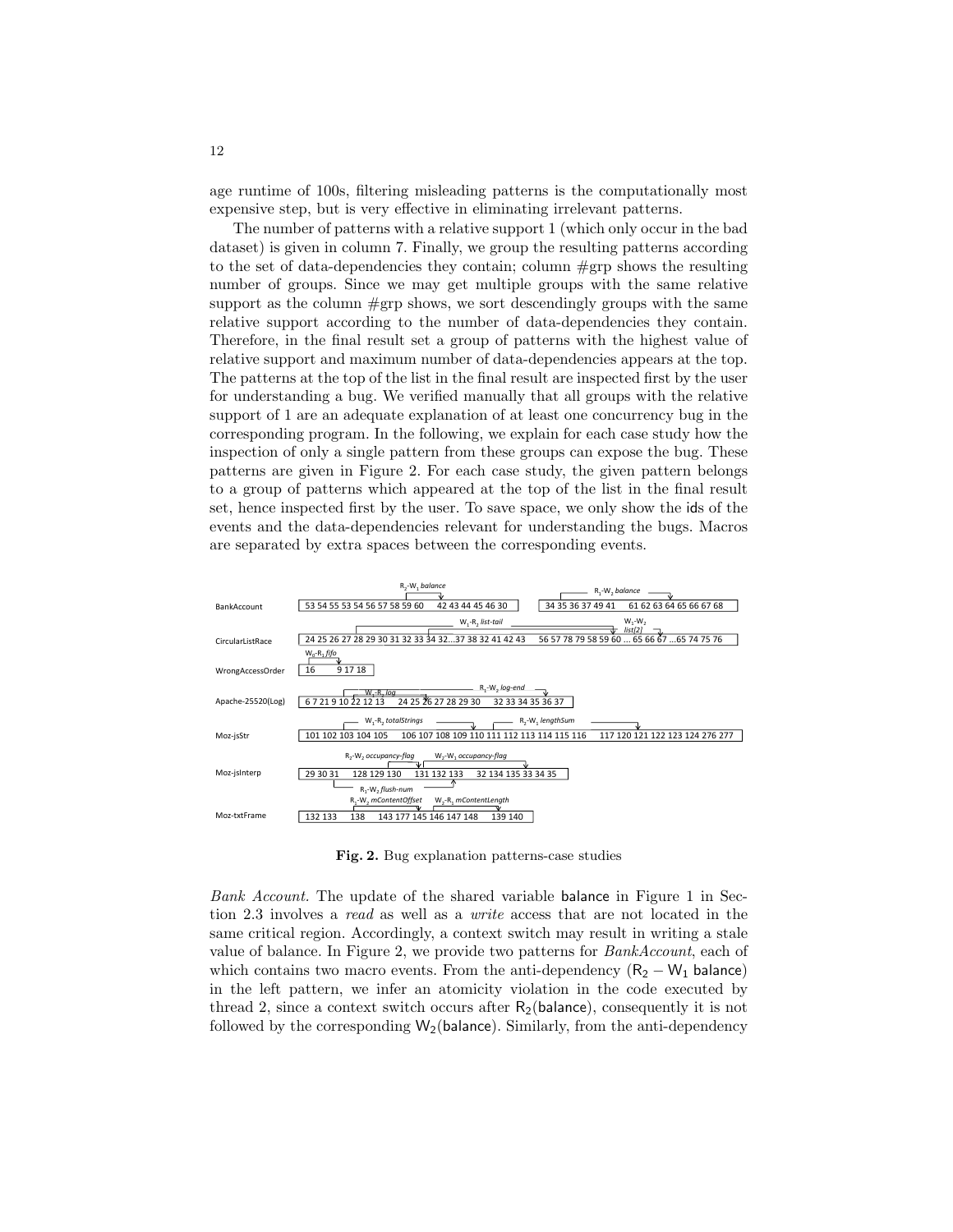$R_1 - W_2$  balance in the right pattern we infer the same problem in the code executed by the thread 1. In order to obtain the bug explanation pattern given in Figure 1 for this case study, we reduced the min-supp to 60%.

Circular List Race. This program removes elements from the end of a list and adds them to the beginning using the methods getFromTail and addAtHead, respectively. The update is expected to be atomic, but since the calls are not located in the same critical region, two simultaneous updates can result in an incorrectly ordered list if a context switch occurs. The first and the second macros of the pattern in Figure 2 correspond to the events issued by the execution of addAtHead by the threads 1 and 2, respectively. From the given data-dependencies it can be inferred that these two calls occur consecutively during the program execution, thus revealing the atomicity violation.

Wrong Access Order. In this program, the main thread spawns two threads, consumer and output, but it only joins output. After joining output, the main thread frees the shared data-structure which may be accessed by consumer which has not exited yet. The flow-dependency between the two macros of the pattern in Figure 2 implies the wrong order in accessing the shared data-structure.

 $A$ *pache-25520(Log)*. In this bug kernel, Apache modifies a data-structure log by appending an element and subsequently updating a pointer to the log. Since these two actions are not protected by a lock, the log can be corrupted if a context switch occurs. The first macro of the pattern in Figure 2 reflects thread 1 appending an element to log. The second and third macros correspond to thread 2 appending an element and updating the pointer, respectively. The dependencies imply that the modification by thread 1 is not followed by the corresponding update of the pointer.

For this case study, evaluation on the randomly generated datasets with min supp  $=100\%$  (row 7 in Table 2) resulted in patterns revealing only one of the two problematic data dependencies in Figure 2, namely  $(R_1 - W_2 \log - \text{end}).$ By reducing the min supp to  $95\%$  (row 8 in Table 2), a pattern similar to the one in Figure 2 appeared at the top of the list in the final result set.

Moz-jsStr. In this bug kernel, the cumulative length and the total number of strings stored in a shared cache data-structure are stored in two variables named lengthSum and totalStrings. These variables are updated non-atomically, resulting in an inconsistency. The pattern and the data-dependencies in Figure 2 reveal this atomicity violation: the values of totalStrings and lengthSum read by thread 2 are inconsistent due to a context switch that occurs between the updates of these two variables by thread 1.

Moz-jsInterp. This bug kernel contains a non-atomic update to a shared datastructure Cache and a corresponding occupancy flag, resulting in an inconsistency between these objects. The first and last macro-events in Figure 2 of the pattern correspond to populating Cache and updating the occupancy flag by thread 1, respectively. The given data-dependencies suggest these two actions are interrupted by thread 2 which reads an inconsistent flag.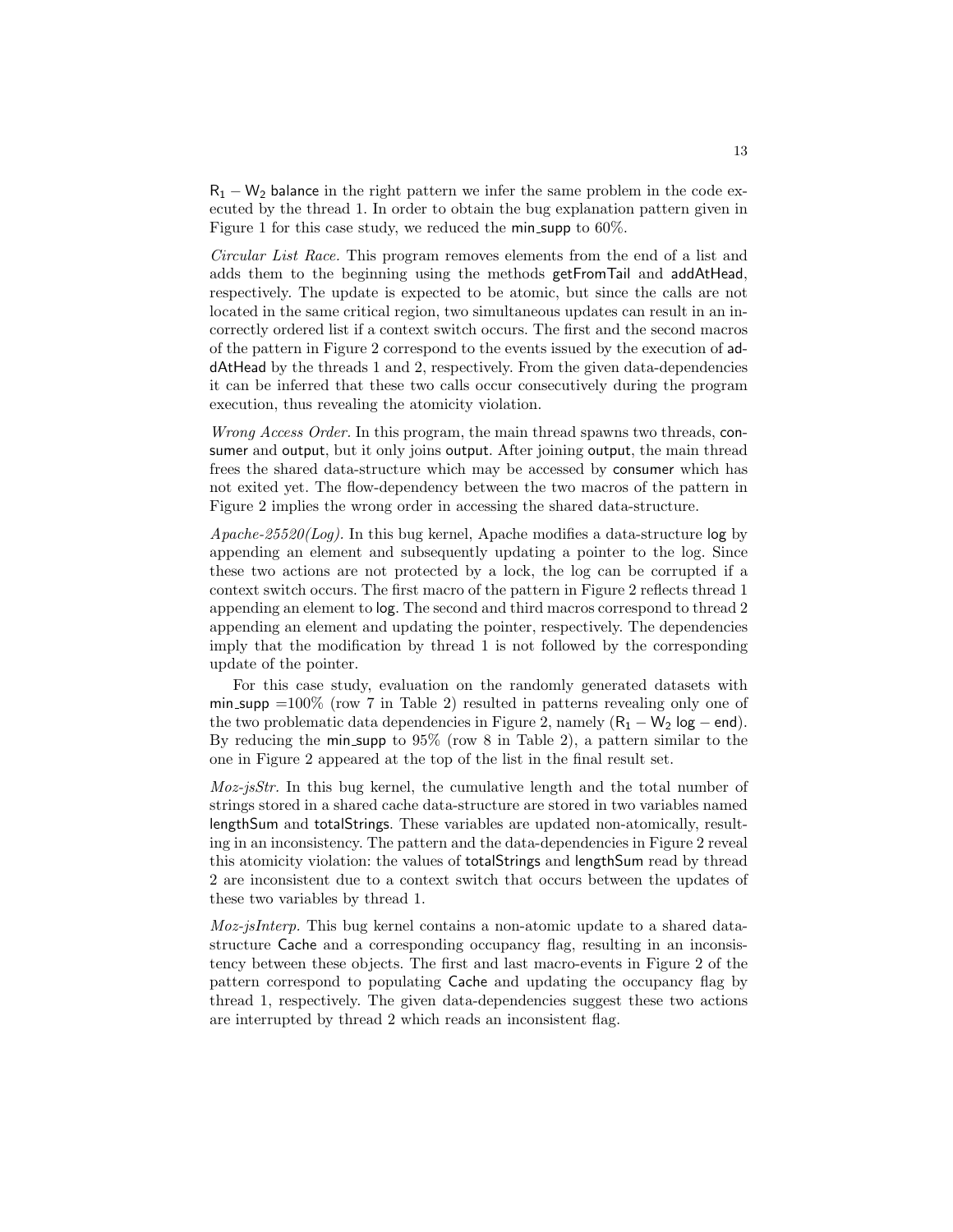Moz-txtFrame. The patterns and data-dependencies at the bottom of Figure 2 reflect a non-atomic update to the two fields mContentOffset and mContentLength, which causes the values of these fields to be inconsistent: the values of these variables read by thread 1 in the second and forth macros are inconsistent due to the updates done by thread 2 in the third macro.

# 5 Related Work

Given the ubiquity of multithreaded software, there is a vast amount of work on finding concurrency bugs. A comprehensive study of concurrency bugs [12] identifies data races, atomicity violations, and ordering violations as the prevalent categories of non-deadlock concurrency bugs. Accordingly, most bug detection tools are tailored to identify concurrency bugs in one of these categories. Avio [11] only detects single-variable atomicity violations by learning acceptable memory access patterns from a sequence of passing training executions, and then monitoring whether these patterns are violated. SvD  $[25]$  is a tool that relies on heuristics to approximate atomic regions and uses deterministic replay to detect serializability violations. Lockset analysis [22] and happens-before analysis [16] are popular approaches focusing only on data race detection. In contrast to these approaches, which rely on specific characteristics of concurrency bugs and lack generality, our bug patterns can indicate any type of concurrency bugs. The algorithms in [24] for atomicity violations detection rely on input from the user in order to determine atomic fragments of executions. Detection of atomic-set serializability violations by the dynamic analysis method in [7] depends on a set of given problematic data access templates. Unlike these approaches, our algorithm does not rely on any given templates or annotations. Bugaboo [13] constructs bounded-size context-aware communication graphs during an execution, which encode access ordering information including the context in which the accesses occurred. Bugaboo then ranks the recorded access patterns according to their frequency. Unlike our approach, which analyzes entire execution traces (at the cost of having to store and process them in full), context-aware communication graphs may miss bug patterns if the relevant ordering information is not encoded. FALCON [19] and the follow-up work UNICORN [18] can detect single- and multivariable atomicity violations as well as order violations by monitoring pairs of memory accesses, which are then combined into problematic patterns. The suspiciousness of a pattern is computed by comparing the number of times the pattern appears in a set of failing traces and in a set of passing traces. Unicorn produces patterns based on pattern templates, while our approach does not rely on such templates. In addition, Unicorn restricts these patterns to windows of some specific length, which results in a local view of the traces. In contrast to UNICORN, we abstract the execution traces without losing information.

Leue et al. [8, 9] have used pattern mining to explain concurrent counterexamples obtained by explicit-state model checking. In contrast to our approach, [8] mines frequent substrings instead of subsequences and [9] suggests a heuristic to partition the traces into shorter sub-traces. Unlike our abstraction-based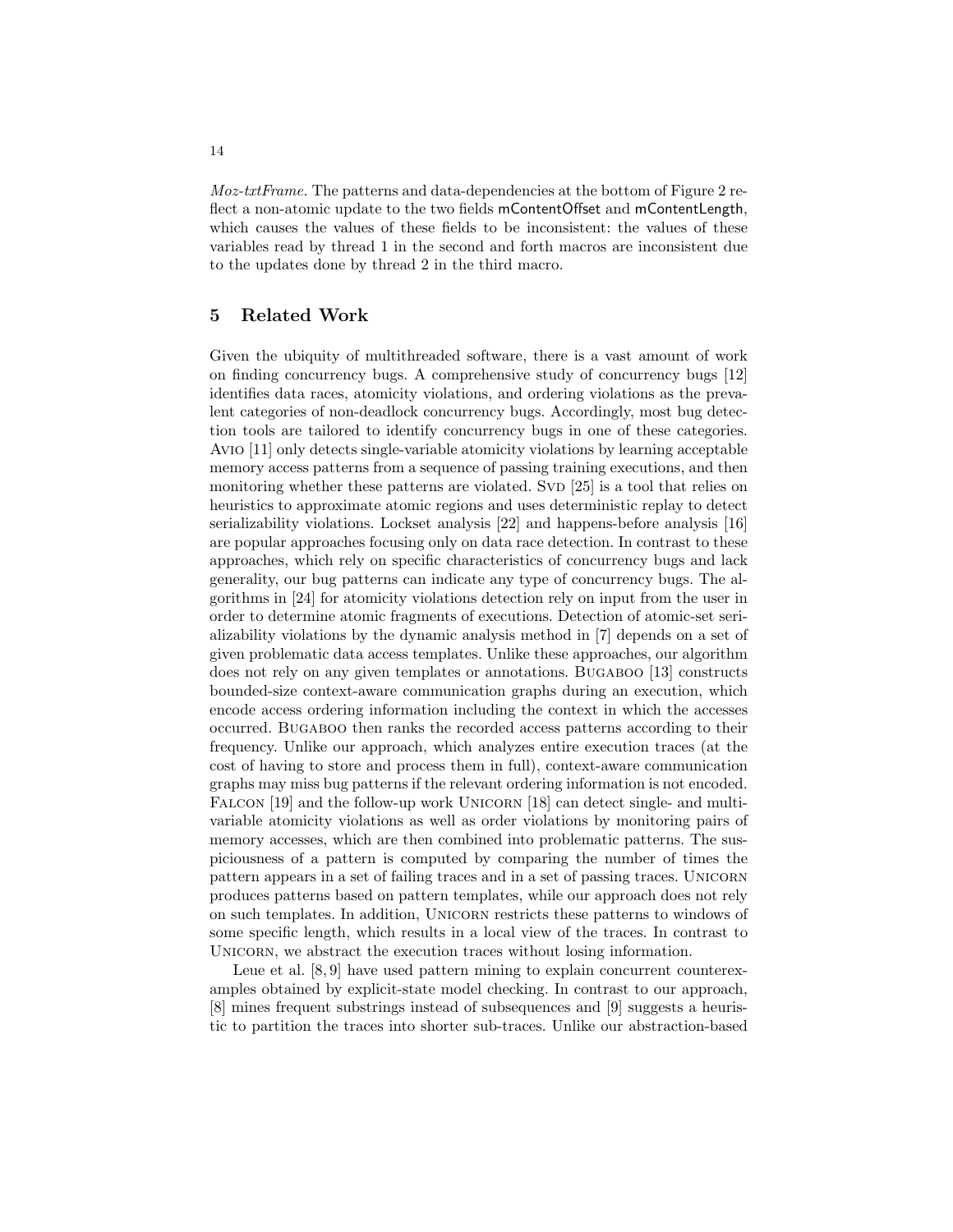technique, both of these approaches may result in the loss of bug explanation sequences. Moreover, both methods are based on *contrasting* the frequent patterns of the bad and the good datasets rather than ranking them according to their relative frequency. Therefore, their accuracy is contingent on the values for the two support thresholds of the bad as well as the good datasets.

Statistical debugging techniques which are based on comparison of the characteristics of a number of failing and passing traces are broadly used for localizing faults in sequential program code. For example, a recent work [21] statically ranks the differences between a few number of similar failing and passing traces, producing a ranked list of facts which are strongly correlated with the failure. It then systematically generates more runs that can either further confirm or refute the relevance of a fact. As opposed to this approach, our goal is to identify problematic sequences of interleaving actions in concurrent systems.

## 6 Conclusion

We introduced the notion of bug explanation patterns based on well-known ideas from concurrency theory, and argued their adequacy for understanding concurrency bugs. We explained how sequential pattern mining algorithms can be adapted to extract such patterns from logged execution traces. By applying a novel abstraction technique, we reduce the length of these traces to an extent that pattern mining becomes feasible. Our case studies demonstrate the effectiveness of our method for a number of synthetic as well as real world bugs.

As future work we plan to apply our method for explaining other types of concurrency bugs such as deadlocks and livelocks.

## References

- 1. Edmund M. Clarke, Orna Grumberg, Somesh Jha, Yuan Lu, and Helmut Veith. Counterexample-guided abstraction refinement. In CAV, volume 1855 of LNCS, pages 154–169, 2000.
- 2. Nelly Delgado, Ann Q. Gates, and Steve Roach. A taxonomy and catalog of runtime software-fault monitoring tools. IEEE Transactions on Software Engineering (TSE), 30(12):859–872, 2004.
- 3. Tayfun Elmas, Shaz Qadeer, and Serdar Tasiran. Goldilocks: a race-aware Java runtime. Communications of the ACM, 53(11):85–92, 2010.
- 4. Dawson R. Engler and Ken Ashcraft. RacerX: effective, static detection of race conditions and deadlocks. In Symposium on Operating Systems Principles (SOSP), pages 237–252. ACM, 2003.
- 5. Cormac Flanagan and Stephen N. Freund. FastTrack: efficient and precise dynamic race detection. Communications of the ACM, 53(11):93–101, 2010.
- 6. Cormac Flanagan and Shaz Qadeer. A type and effect system for atomicity. In PLDI, pages 338–349. ACM, 2003.
- 7. Christian Hammer, Julian Dolby, Mandana Vaziri, and Frank Tip. Dynamic detection of atomic-set-serializability violations. In International Conference on Software Engineering (ICSE), pages 231–240. ACM, 2008.